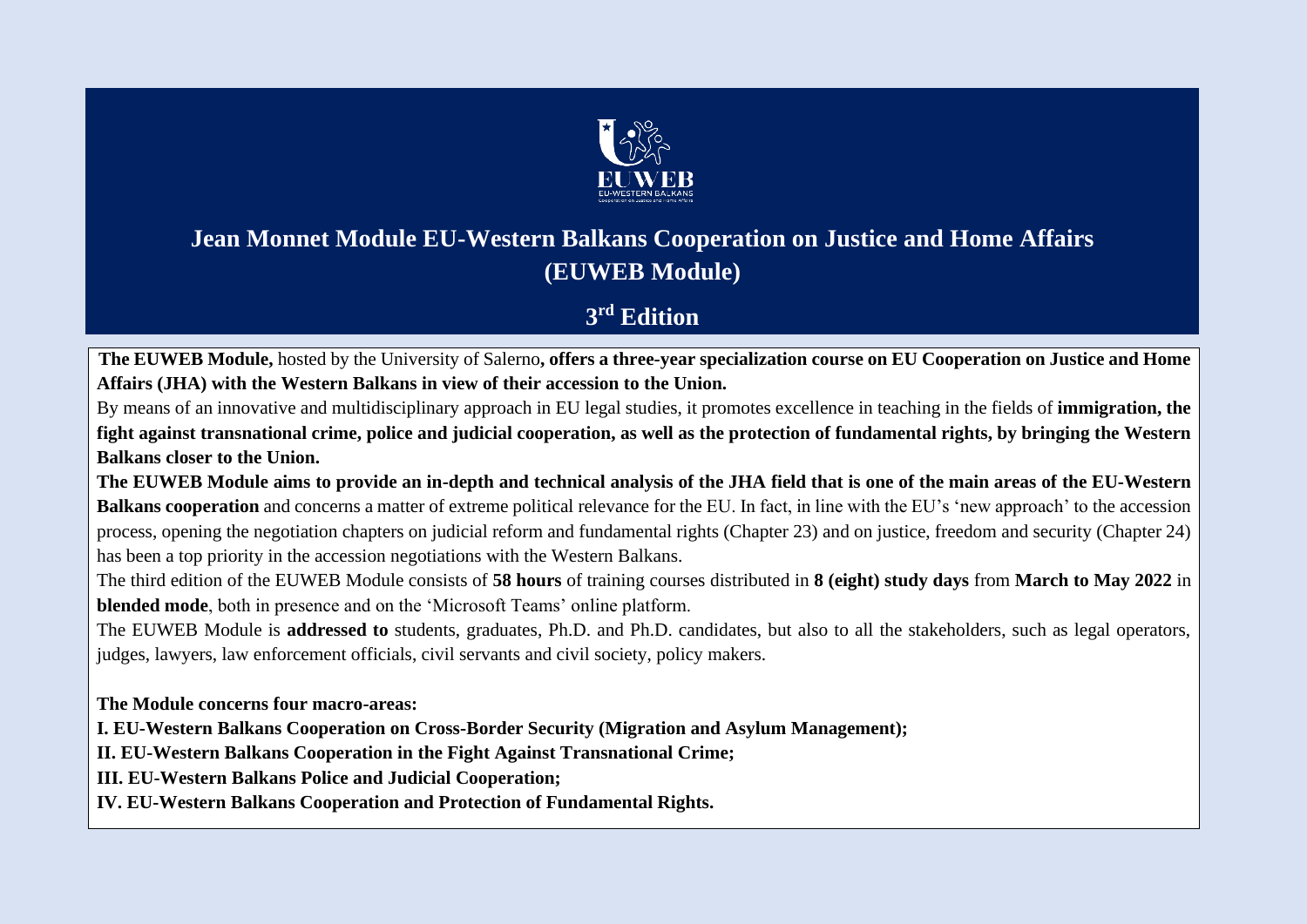# **In the third edition, the Protection of Fundamental Rights will be deepened transversely within the three other areas.**

All the EUWEB Module's topics will be addressed with **an interdisciplinary approach**. In the context of our activities, **teaching and open debating** will be guided by a **participatory and interactive method** in order to promote public awareness on the gradual integration of the Western Balkan Countries in the EU.

This approach will also encourage: the soft skills of the younger audience; forms of delivery and innovative learning (flipped classroom, peer education, cooperative learning, problem solving); the support of the public and private institutions, thanks to the cooperation with local authorities, as well as with Western Balkans' institutional authorities.

# The **EUWEB Module has the support of Albanian, Macedonian and Serbian universities, of civil society associations that are directly involved in its activities, as well as the contribution of national and international legal experts.**

The course is **free of charge** and participants need only to register on the website 'www.euweb.org'. Participants in at **least 70%** of the activities of the Module will be entitled to an **attendance certificate**.

**Foreign students**, who will **attend** the Module activities and present a **final paper**, subject to evaluation by the Module's Teaching Staff Members, will be recognized the number of **6 (six) ECTs.**

**Students** of the Department of Legal Sciences of the **University of Salerno**, who will attend the Module activities and submit a final paper will be recognized **from 2 (two) to 6 (six) ECTs** as required for the performance of 'other activities' pursuant to Article 10, Paragraph 5 - Letter a) of the Ministerial Decree No. 270/2004. The number of ECTs will be decided by the Module's Teaching Staff Members on the basis of the students' **participation in the lectures** (at least 70%) and substantial assessment of the **submitted paper**.

The **best papers,** selected by the Module's Teaching Staff Members, will be **discussed during the Conclusive Annual International Conference** in June and will be **published** in the section of website dedicated to the Open Educational Resource (OER) or on the Academic Journal of the Department of Legal Sciences (School of Law) of the University of Salerno '*Iura* and Legal System', ISSN 2385-2445, or included in other scientific publications.

**Participation in a single (or more than one) lesson is permitted** through registration on the website.

**Lawyers participating in the activities of the Module will be assigned by the Council of the Salerno Bar Association a number of 4 (four) professional training credits (CFP) for each session of the study days.**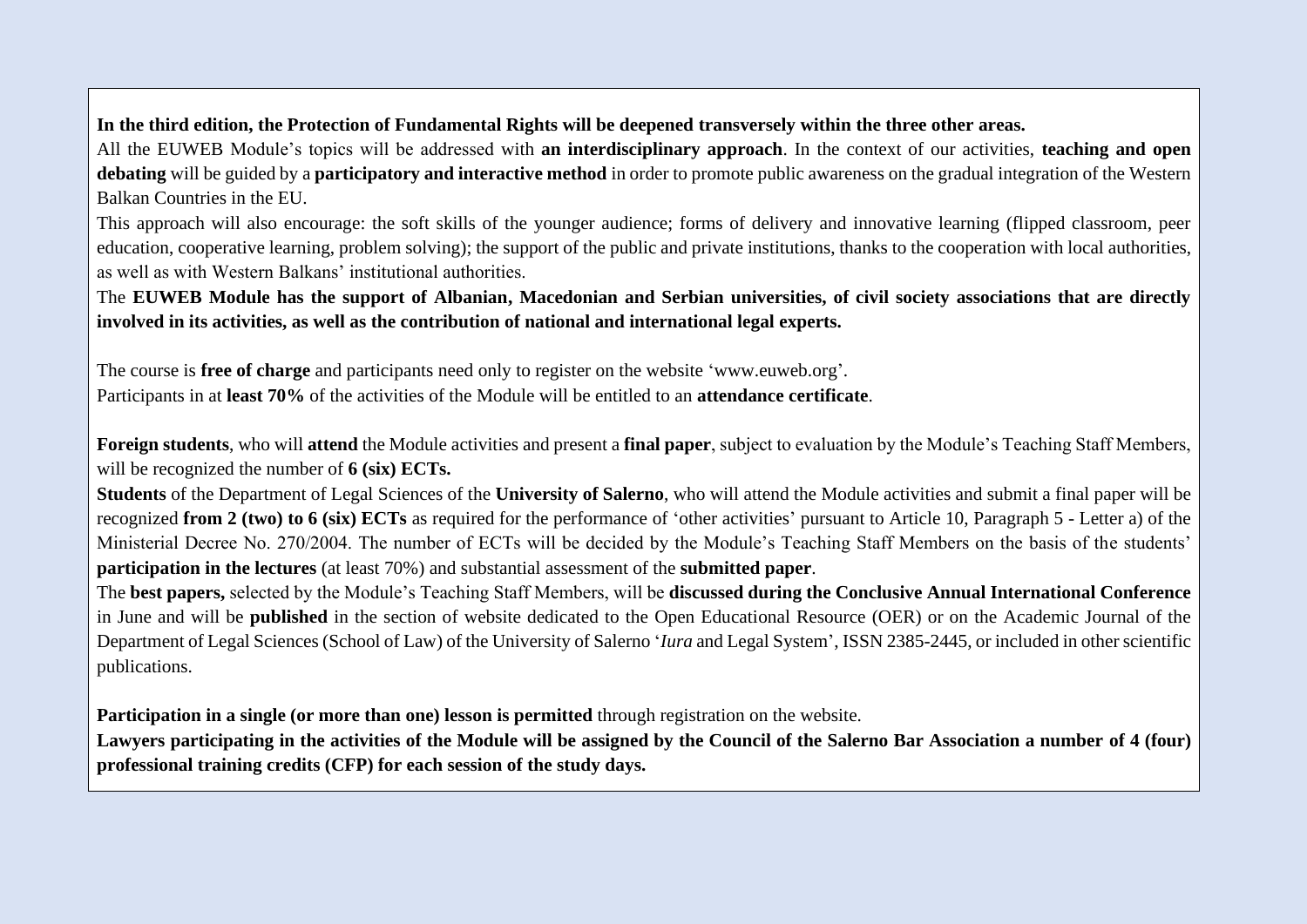# **PROGRAM**

**Jean Monnet Module 'EU-Western Balkans Cooperation on Justice and Home Affairs' – Third Edition (Semester II, 2022)**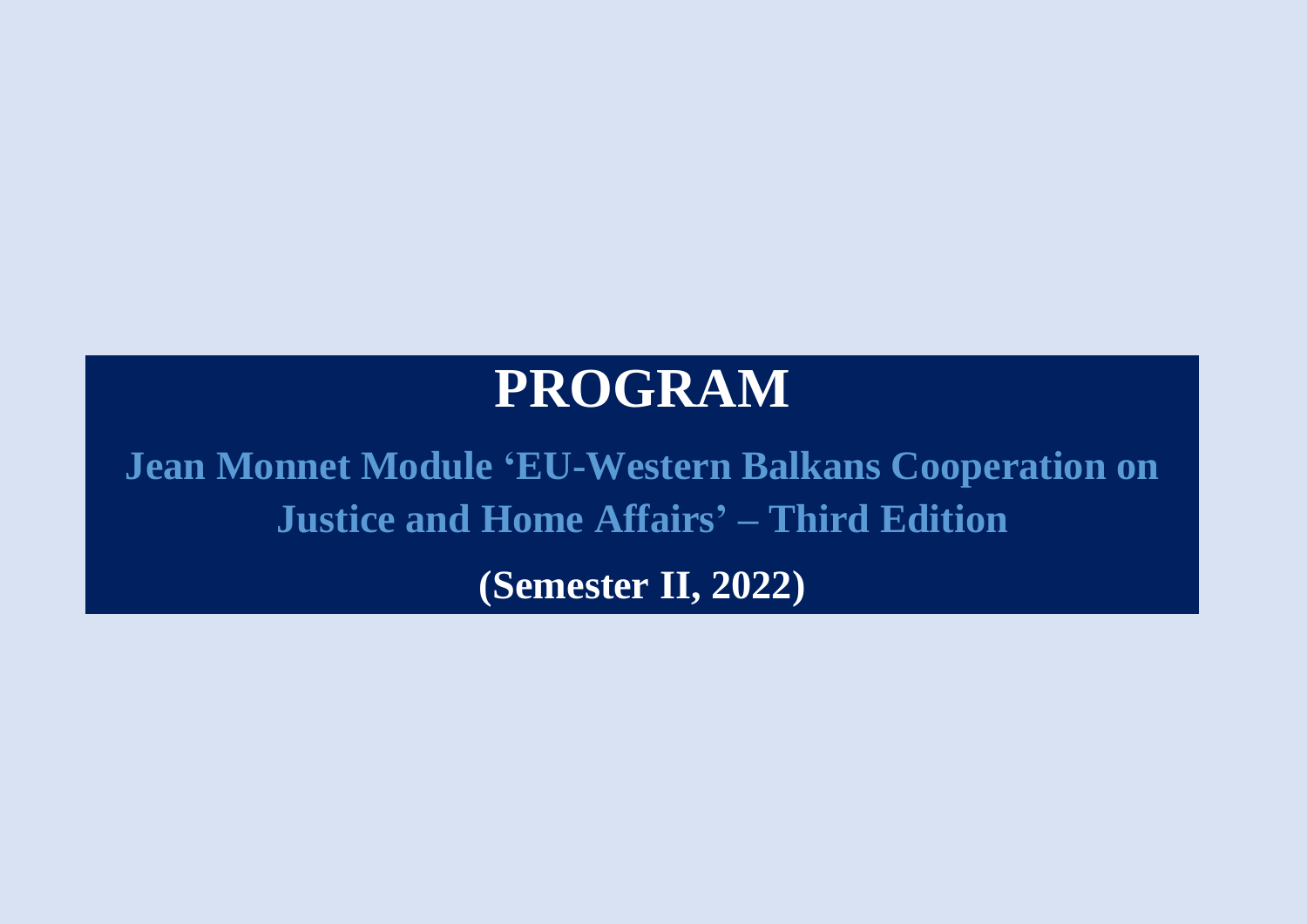# **10 & 11 March 2022**

*Inaugural Conference of the III Edition of the Jean Monnet Module EUWEB: 'The Security Implications of EU Enlargement in Migration and Asylum Management, Fight Against Transnational Crime, Police and Judicial Cooperation'*

# **10 March 2022**

Registration: h. 2 PM - Start: h. 2:30 PM

Venue: *'*Nicola Cilento' Hall; and online on Microsoft Teams

#### **Welcoming speeches**

**Vincenzo Loia,** Rector of the University of Salerno

**Giovanni Sciancalepore,** Head of the Department of Legal Sciences, University of Salerno

**Francesco Fasolino,** President of the Didactic Council of the Department of Legal Sciences, University of Salerno

**Angela Di Stasi,** Full Professor of EU Law and International Law, Department of Legal Sciences, University of Salerno, Director of the Observatory on the 'European Area of Freedom, Security and Justice'

**Silverio Sica,** Lawyer, President of the Council of the Salerno Bar Association

**Amarilda Lici,** ASGI (Association for Juridical Studies on Immigration) Lawyer

**Session I: Cross-Border Security (Asylum and Migration Management)**

## *Chair*

**Giuseppe Cataldi,** Full Professor of International, Head of the Department of Human and Social Sciences, University 'L'Orientale' of Naples, Coordinator of the Jean Monnet European Network 'MAPS'

#### *Speakers*

**Teresa Russo,** Associate Professor of EU Law, Department of Legal Sciences, University of Salerno, EUWEB Leader

**Laura Ferrara**, Member of the European Parliament, Vice Chair of the Legal Affairs Committee and Full Member of the Civil Liberties, Justice and Home Affairs Committee

**Session II: Fight Against Transnational Crime and Respect of Fundamental Rights** 

#### *Chair*

**Ugo Villani,** Professor Emeritus of International Law, Department of Political Sciences, University 'Aldo Moro' of Bari

#### *Speakers*

**Anna Oriolo**, Associate Professor of International Law, Department of Legal Sciences, University of Salerno, EUWEB Key Teacher

**Pasquale Pistone,** Full Professor of Tax Law, Department of Economic and Statistic Sciences, University of Salerno

**Session III: Police and Judicial Cooperation**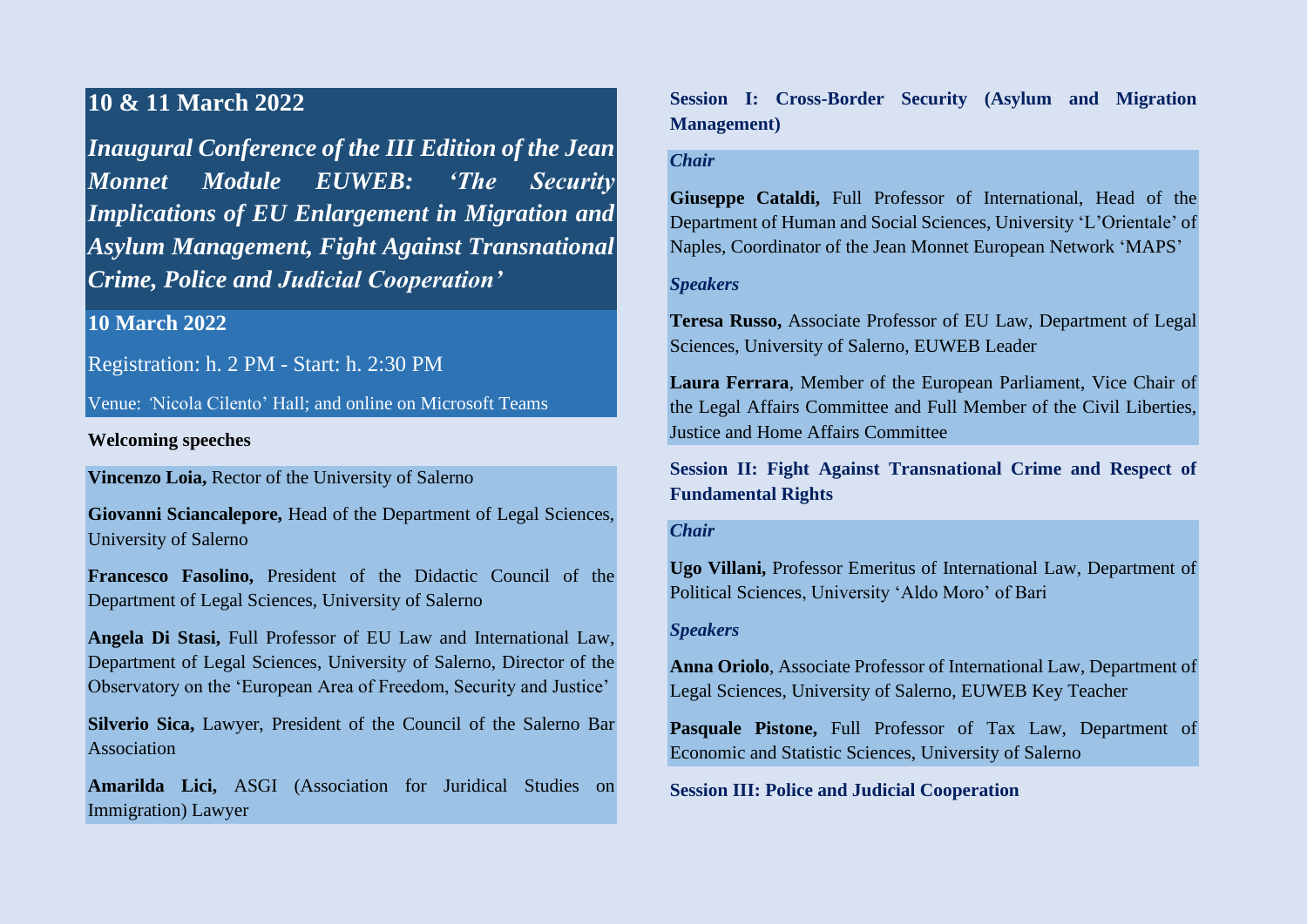# *Chair*

**Fabio Ferraro,** Full Professor of EU Law, Department of Law, University 'Federico II' of Naples

#### *Speakers*

**Gaspare Dalia**, Lecturer of Comparative Criminal Procedural Law, Department of Legal Sciences, University of Salerno, EUWEB Key Teacher

**Carlo Longobardo,** Full Professor of Criminal Law, Department of Law, University 'Federico II' of Naples

#### **Open debate**

# **11 March 2022**

Registration (Morning): h. 9:30 AM Start (Morning): h. 9:45 AM

Registration (Afternoon): 2 PM Start (Afternoon): h. 2:30 PM

Venue: *'*Nicola Cilento' Hall; and online on Microsoft Teams

## **(9:45 AM) Welcoming speeches**

**Vincenzo Loia,** Rector of the University of Salerno

**Giovanni Sciancalepore,** Head of the Department of Legal Sciences, University of Salerno

**Francesco Fasolino,** President of the Didactic Council of the Department of Legal Sciences, University of Salerno

**Round Table: Italy and the Balkans: The Prospects of the Path of Accession to the European Union (Organized in Collaboration with the Ministry of Foreign Affairs and International Cooperation, Italy)**

#### *Introduction*

**Teresa Russo**, Associate Professor of EU Law, Department of Legal Sciences, University of Salerno, EUWEB Leader

#### *Moderator*

**Andrea Cascone,** Director for Adriatic and Balkans – Directorate General for Europe and International Trade Policy – Ministry of Foreign Affairs and International Cooperation

*Speakers*

**Zef Mazi,** Chief Negotiator with the EU, Albania

**Edin Dilberović,** Director of the Directorate for the European Integration, Bosnia-Herzegovina

**Bojan Marichic,** Deputy Prime Minister for European Affairs, North Macedonia

**Zorka Kordić,** Chief Negotiator with the EU, Montenegro

**Florim Canolli,** Director of Development Cooperation Office - Office of the Prime Minister, Kosovo

**Miroslav Gačević,** Assistant Minister, Ministry of European Integration, Serbia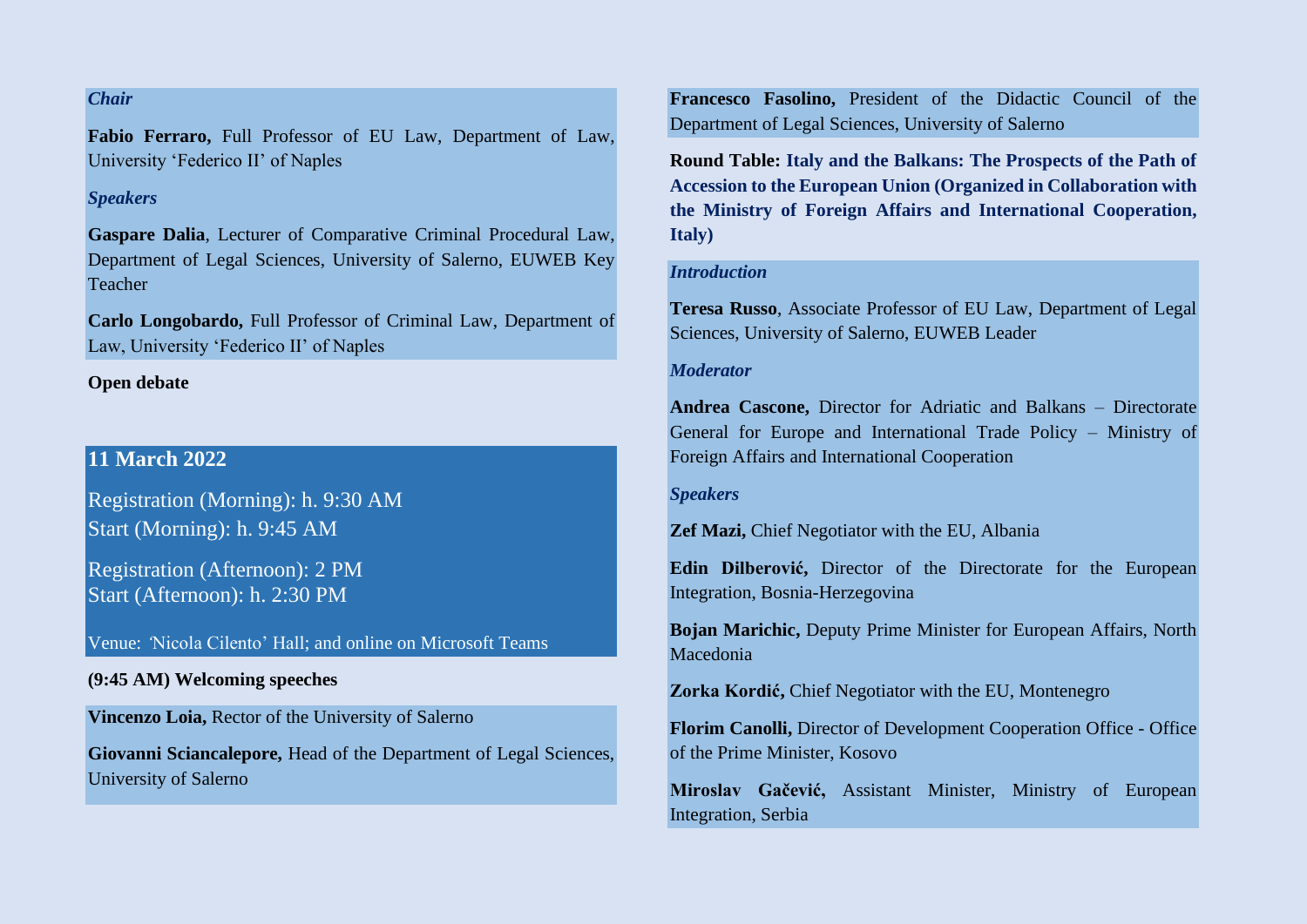**Q&A Session**

**Open debate**

# -BREAK-

**(2:30 PM) Session IV: Opportunities and Critical Issues of Cross-Border Security (Asylum and Migration Management) at the time of the EU Enlargement**

## *Chair*

**Teresa Russo**, Associate Professor of EU Law, Department of Legal Sciences, University of Salerno, EUWEB Leader

# *Speakers*

**Niuton Mulleti,** Lecturer of International Relations, Acting Head of the Department of Law, University 'EPOKA' of Tirana, Albania

**Andrea Pecoraro,** Protection Associate*,* UNHCR, Italy

**Laura Lungarotti,** Chief of Mission in Bosnia and Herzegovina, Western Balkans Sub-Regional Coordinator, International Organization for Migration (IOM)

**Session V: Opportunities and Critical Issues of the Fight Against Transnational Crime at the Time of the EU Enlargement**

#### *Chair*

**Anna Oriolo**, Associate Professor of International Law, Department of Legal Sciences, University of Salerno, EUWEB Key Teacher

*Speakers*

**Nicoletta Parisi,** Former Full Professor of International Law, Department of Political Sciences, Catholic University of the Sacred Heart, Former Member of ANAC (Italian National Anti-Corruption Authority)

**Ivan Ingravallo,** Associate Professor of International Law, Ionic Department of Mediterranean Legal and Economic Systems, University 'Aldo Moro' of Bari

**Session VI: Opportunities and Critical Issues of Police and Judicial Cooperation at the Time of the EU Enlargement**

#### *Chair*

**Gaspare Dalia**, Lecturer of Comparative Criminal Procedural Law, Department of Legal Sciences, University of Salerno, EUWEB Key Teacher

#### *Speakers*

**Dino Guido Rinoldi,** Full Professor of EU Law, Faculty of Economy and Law, Catholic University of the Sacred Heart

**Erjon Hitaj,** Lecturer of International Law, Head of Department of Law, University 'Ismail Qemali' of Vlöre, Albania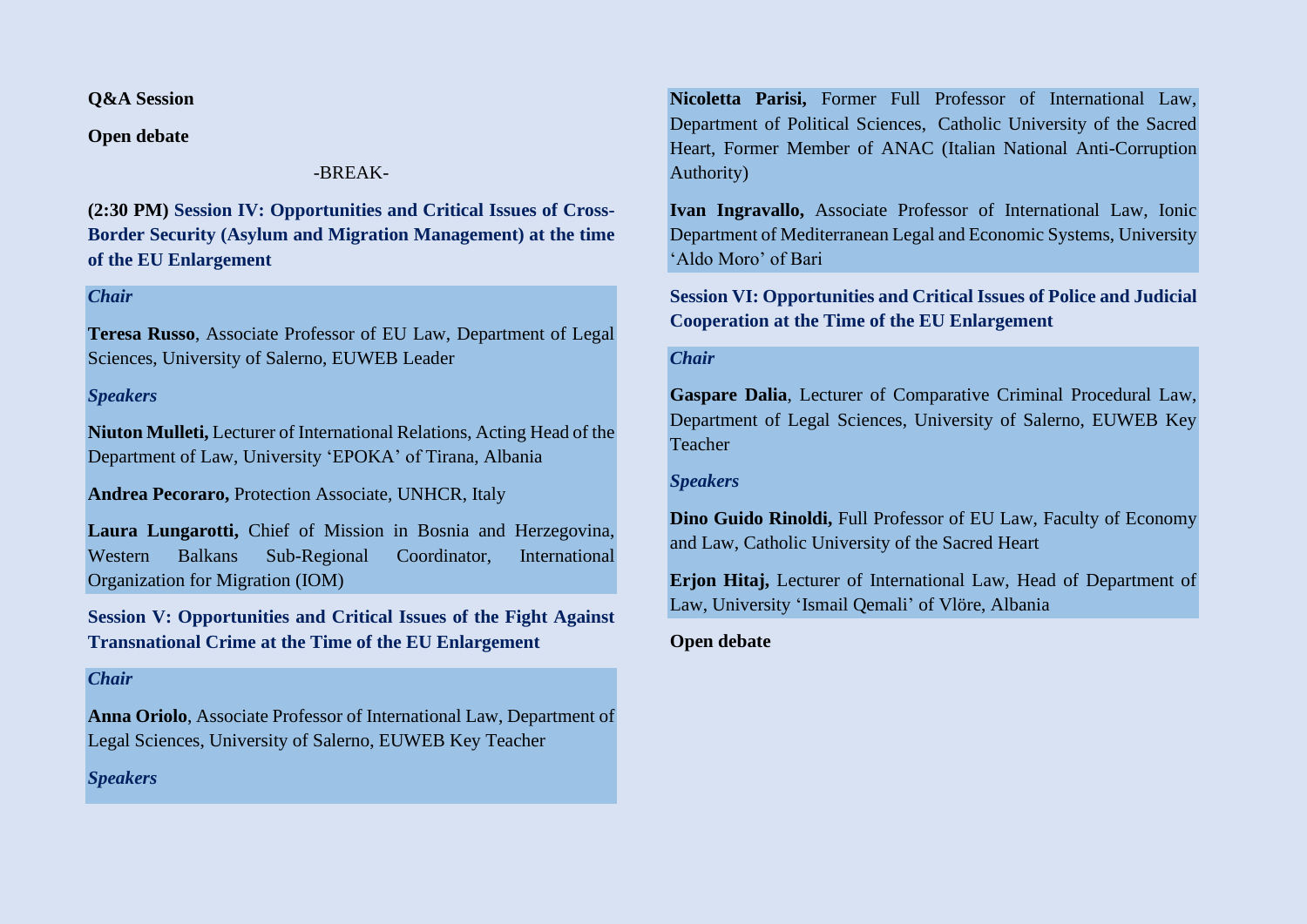# **31 March & 1 April 2022**

*EU 'Boundaries' and Challenges in the Field of Asylum and Migration Management: A Look at the Western Balkans*

# **31 March 2022**

Registration: h. 2 PM - Start: h. 2:30 PM

Venue: *'*Nicola Cilento' Hall; and online on Microsoft Teams

# **Welcoming speeches**

**Vincenzo Loia,** Rector of the University of Salerno

**Giovanni Sciancalepore,** Head of the Department of Legal Sciences, University of Salerno

**Francesco Fasolino,** President of the Didactic Council of the Department of Legal Sciences, University of Salerno

# **Opening remarks**

**Teresa Russo**, Associate Professor of EU Law, Department of Legal Sciences, University of Salerno, EUWEB Leader

**Anna Oriolo**, Associate Professor of International Law, Department of Legal Sciences, University of Salerno, EUWEB Key Teacher

**Gaspare Dalia**, Lecturer of Comparative Criminal Procedural Law, Department of Legal Sciences, University of Salerno, EUWEB Key Teacher

# *Chair*

**Giancarlo Scalese,** Full Professor of International Law, Department of Economy and Law, University of Cassino and Southern Lazio

## **Session I: The 'New' Boundaries and Challenges of EU**

## *Speakers*

**Giuseppe Morgese,** Associate Professor of EU Law, Ionic Department of Mediterranean Legal and Economic Systems, University 'Aldo Moro' of Bari

**Annita Larissa Sciacovelli,** Adjunct Professor of International Law, Department of Law, University 'Aldo Moro' of Bari

**Maria Eugenia Bartoloni,** Full Professor of EU Law, Department of Law, University 'Luigi Vanvitelli' of Campania Region

**Session II: The Challenges of the Western Balkan Region in Aligning with EU Standards**

## *Speakers*

**Teresa Russo**, Associate Professor of EU Law, Department of Legal Sciences, University of Salerno, EUWEB Leader

**Leonardo Pasquali**, Associate Professor of International Law, Leader of Jean Monnet Module 'Solidarity in EU Law' (SoEULaw), University of Pisa

**Oliviero Forti,** Responsible for Migration Policies at 'Caritas Italiana'

**Open debate**

**Sessions I and II**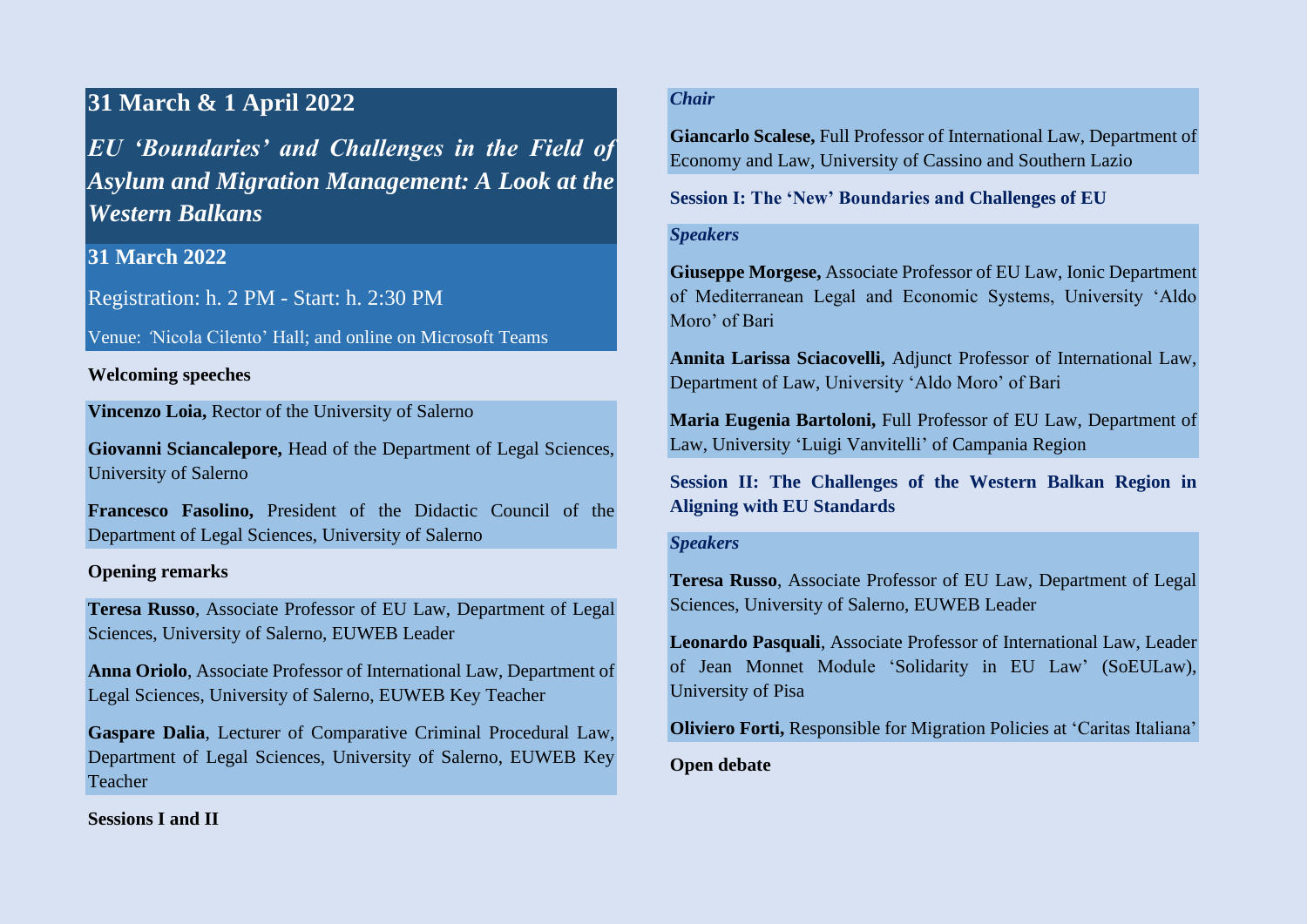# **1 April 2022**

Registration (Morning): h. 9:10 AM Start (Morning): h. 9:30

Registration (Afternoon): h. 2 PM Start (Afternoon): h. 2:30 PM

Venue: *'*Nicola Cilento' Hall; and online on Microsoft Teams

**(9:30 AM) Session III: Asylum and International Protection**

#### *Chair*

**Ennio Triggiani,** Emeritus Professor of EU Law, Department of Political Sciences, University 'Aldo Moro' of Bari

## **Sub-Session III.A: Substantive Aspects**

#### *Speakers*

**Francesco Cherubini,** Associate Professor of EU Law, Department of Political Sciences, University LUISS 'Guido Carli' of Rome

**Maria Cristina Romano,** ASGI (Association for Juridical Studies on Immigration) Lawyer

# **Sub-Session III.B: Procedural Aspects**

#### *Speakers*

**Mariella Santorufo,** Deputy Prefect, President of the Territorial Commission of Salerno for the Recognition of International Protection

**Francesca Iervolino,** Judge of the Specialised Section 'Immigration and Asylum" at the Court of Salerno

**Antonio Valitutti,** President of the Chamber 'Civil Law' at the Italian Court of Cassation

**Open debate**

#### -BREAK-

**(2:30 PM) Session IV: EU Strategy Against Irregular Migration, Criminal Victimization and Migrants' Rights**

**Sub-Session IV.A: EU Strategies Against Irregular Migrations**

#### *Chair*

**Ana Nikodinovska Krstevska,** Professor of EU Law, Dean of the Department of International Relations and EU Law, Faculty of Law, University 'Goce Delčev' of Štip, North Macedonia

#### *Speakers*

**Fabio Spitaleri,** Associate Professor of EU Policies, Department of Legal, Language, Interpreting and Translation Studies, University of **Trieste** 

**Dario Belluccio,** ASGI (Association for Juridical Studies on Immigration) Lawyer

**Sub-Session IV.B: Migration Phenomenon Between Victimization and Crime**

#### *Chair*

**Francesco Mancuso,** Full Professor of Philosophy of Law, Department of Legal Sciences, University of Salerno

*Speakers*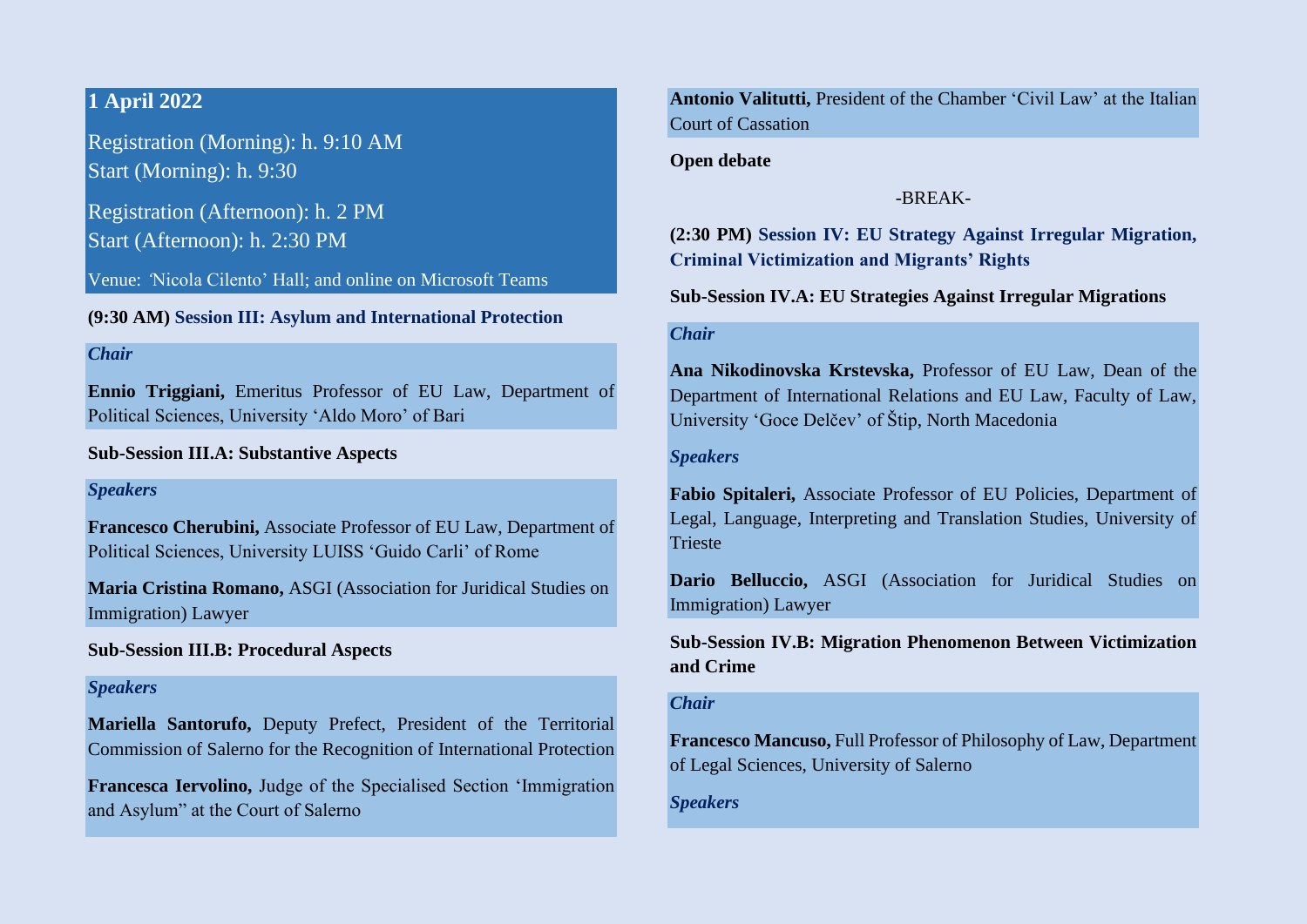**Monica Massari,** Associate Professor of Sociology, Department of International, Legal and Historical-Political Studies, University of Milan

**Olga Koshevaliska,** Dean of the Faculty of Law, Professor of Criminal Law and Criminal Procedure Law, University 'Goce Delčev' of Štip, North Macedonia

**Ana Nikodinovska Krstevska,** Professor of EU Law, Dean of the Department of International Relations and EU Law, Faculty of Law, University 'Goce Delčev' of Štip, North Macedonia

**Elena Maksimova**, Vice-Dean for Education, Assistant Professor of Criminal Law and Criminology, Faculty of Law, University 'Goce Delčev' of Štip, North Macedonia

## **Sub-Session IV.C: Migrants' Rights**

## *Chair*

**Monica Massari,** Associate Professor of Sociology, Department of International, Legal and Historical-Political Studies, University of Milan

## *Speakers*

**Heliona Miço,** Lecturer of Public Law, Department of Law, University 'EPOKA' of Tirana, Albania

**Rossana Palladino,** Lecturer of EU Law, Department of Legal Sciences, University of Salerno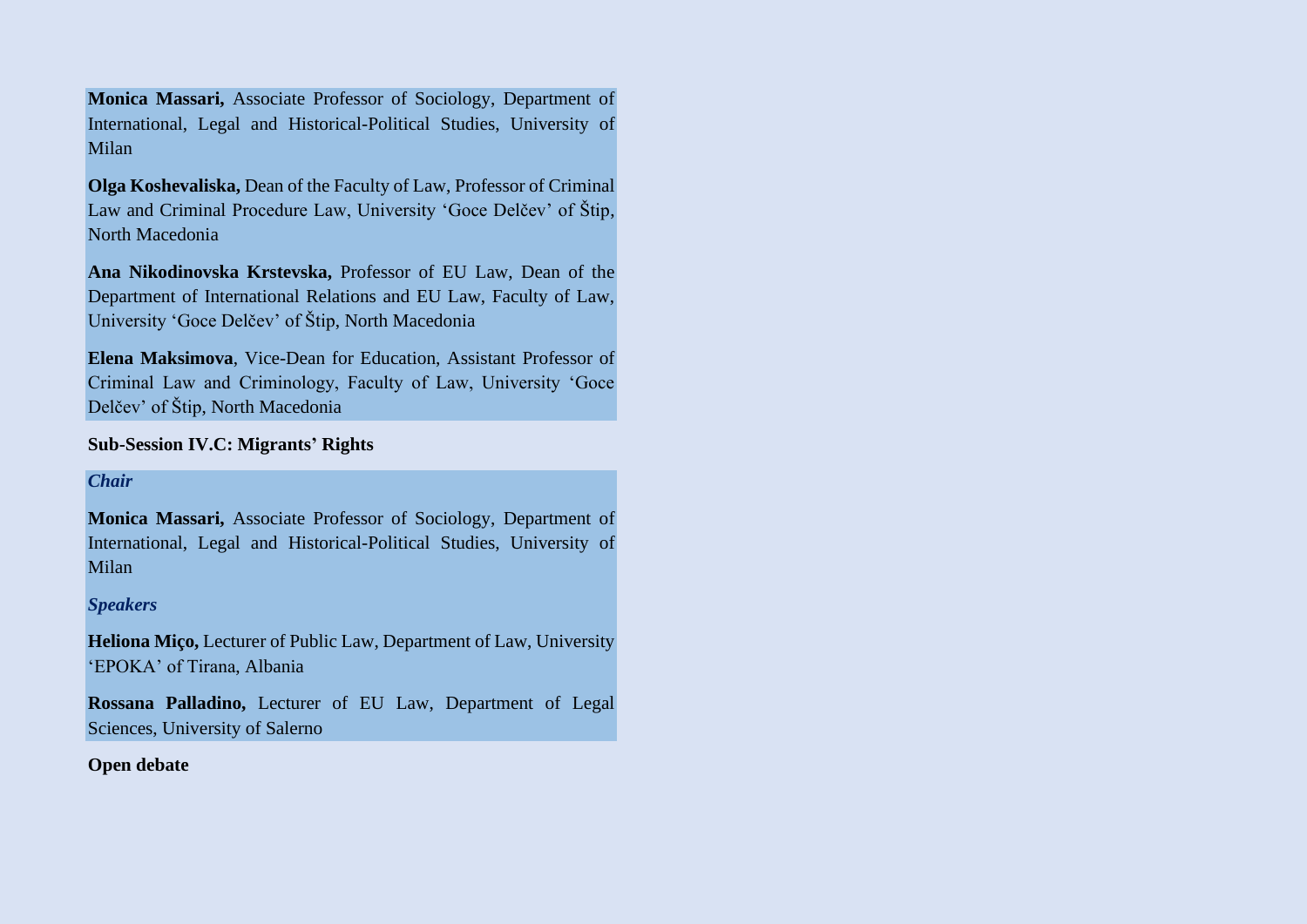# **21 & 22 April 2022**

*Transnational Crimes, Human Rights and Rule of Law at International and EU Level*

# **21 April 2022**

Registration: h. 2 PM Start: h. 2:30 PM

Venue: *'*Nicola Cilento' Hall; and online on Microsoft Teams

## **Welcoming speeches**

**Vincenzo Loia,** Rector of the University of Salerno

**Giovanni Sciancalepore,** Head of the Department of Legal Sciences, University of Salerno

**Francesco Fasolino,** President of the Didactic Council of the Department of Legal Sciences, University of Salerno

## **Opening remarks**

**Teresa Russo**, Associate Professor of EU Law, Department of Legal Sciences, University of Salerno, EUWEB Leader

**Anna Oriolo**, Associate Professor of International Law, Department of Legal Sciences, University of Salerno, EUWEB Key Teacher

**Gaspare Dalia**, Lecturer of Comparative Criminal Procedural Law, Department of Legal Sciences, University of Salerno, EUWEB Key Teacher

**Session I: Transnational Crimes: Main Features and Trends**

# *Chair*

**Anna Oriolo**, Associate Professor of International Law, Department of Legal Sciences, University of Salerno, EUWEB Key Teacher

# **Sub-Session I.A: Types of Transnational Crimes**

#### *Speakers*

**Christian Ponti,** Associate Professor of International Law, Department of International, Legal, Historical and Political Studies, Faculty of Political, Economic and Social Sciences, University of Milan

**Francesco Rotondo,** Deputy Prosecutor at the Anti-Mafia Investigation District Office (DDA) of Salerno

**Sub-Session I.B: Emerging Trends in Transnational Crimes**

## *Speakers*

**Andrea Castaldo,** Full Professor of Criminal Law, Department of Legal Sciences, University of Salerno

**Rocco Alfano,** Deputy Prosecutor at the Anti-Mafia Investigation District Office (DDA) of Salerno

**Julian Myftari**, *Lecturer* of Philosophy of Law, Albanian University di Tirana, Albania

**Open debate**

# **22 April 2022**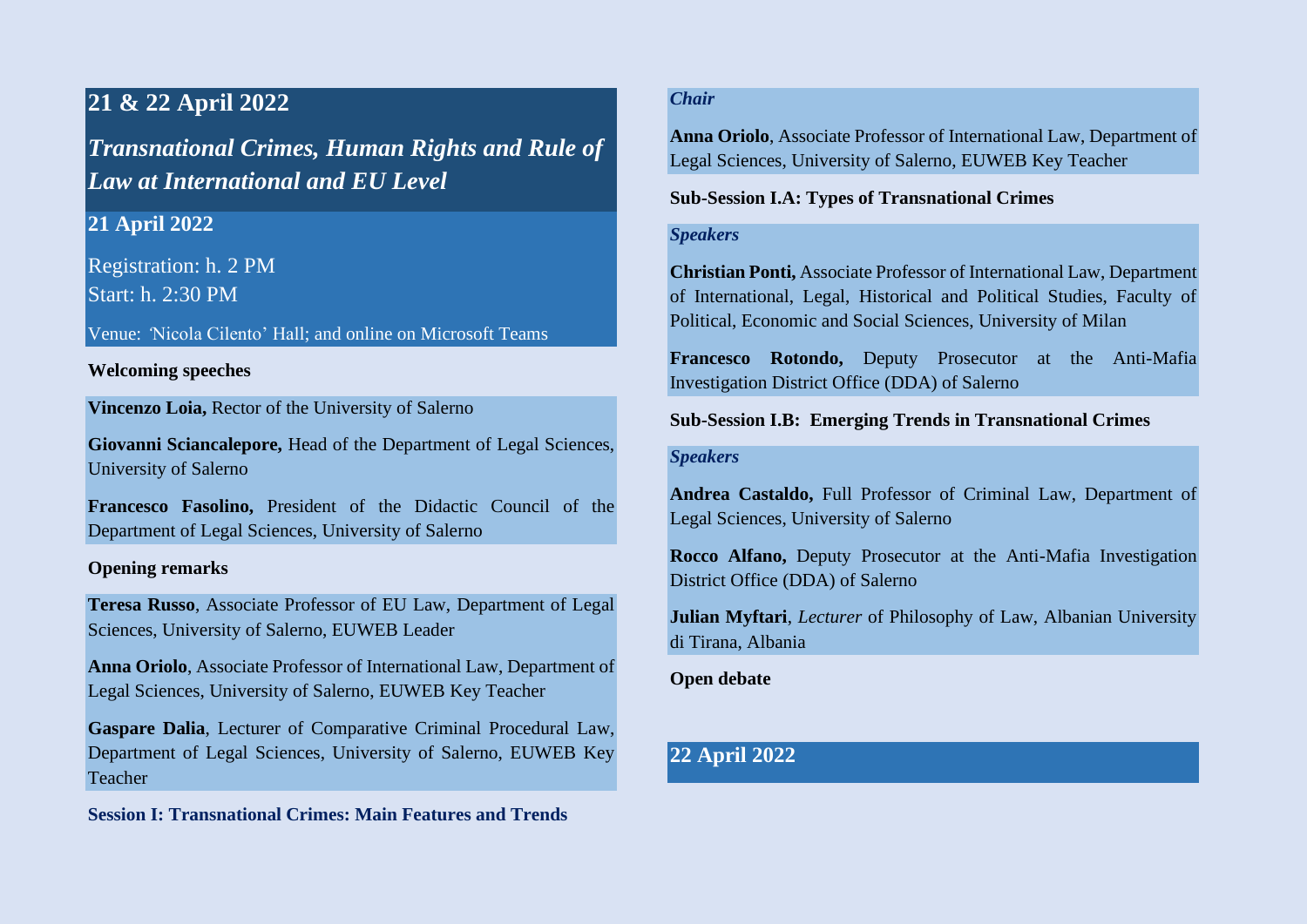Registration (Morning): h. 9:10 AM Start (Morning): h. 9:30

Registration (Afternoon): h. 2:30 PM Start (Afternoon): h. 3 PM

Venue: *'*Nicola Cilento' Hall; and online on Microsoft Teams

**(9:30 AM) Session II: Fight Against Transnational Crimes**

**Sub-Session II.A: International Law and EU Strategies to Counter Transnational Crimes**

#### *Chair*

**Franco Roberti,** Member of the European Parliament, former National Anti-Mafia and Counter-Terrorism Prosecutor

#### *Speakers*

**Leonardo Borlini,** Associate Professor of International Law, Department of Legal Studies, University 'Luigi Bocconi' of Milan

**Antonio D'Amato,** Public Prosecutor and Member of the Italian Superior Council of Magistracy (CSM)

**Sub-Session II.B: International and EU Tools to Counter Transnational Crimes**

#### *Chair*

**Andrea Castaldo,** Full Professor of Criminal Law, Department of Legal Sciences, University of Salerno

*Speakers*

**Franco Roberti,** Member of the European Parliament, former National Anti-Mafia and Counter-Terrorism Prosecutor

**Antonio Laudati,** Judge at the Italian Court of Cassation, General Director of Criminal Justice at the Italian Ministry of Justice, former President of the Multidisciplinary Group on Organised Crime at the Council of the European Union

**Roberto Virzo,** Associate Professor of International Law, Department of Law, Economy, Management and Quantitative Methods, University of Sannio

**Open debate**

## -BREAK-

**(3 PM) Session III: Transnational Crimes, Rule of Law and Human Rights Based-Approach**

#### *Chair*

**Antonino Sessa,** Full Professor of Criminal Law, Department of Legal Sciences, University of Salerno

#### **Sub-Session III.A: Transnational Crimes and Human Rights**

## *Speakers*

**Michele Nino,** Associate Professor of International Law, Department of Legal Sciences, University of Salerno

**Marco Fasciglione,** Researcher of International Law, Italian National Research Council, Alternate Member of the Management Board of the European Union Agency for Fundamental Rights (FRA)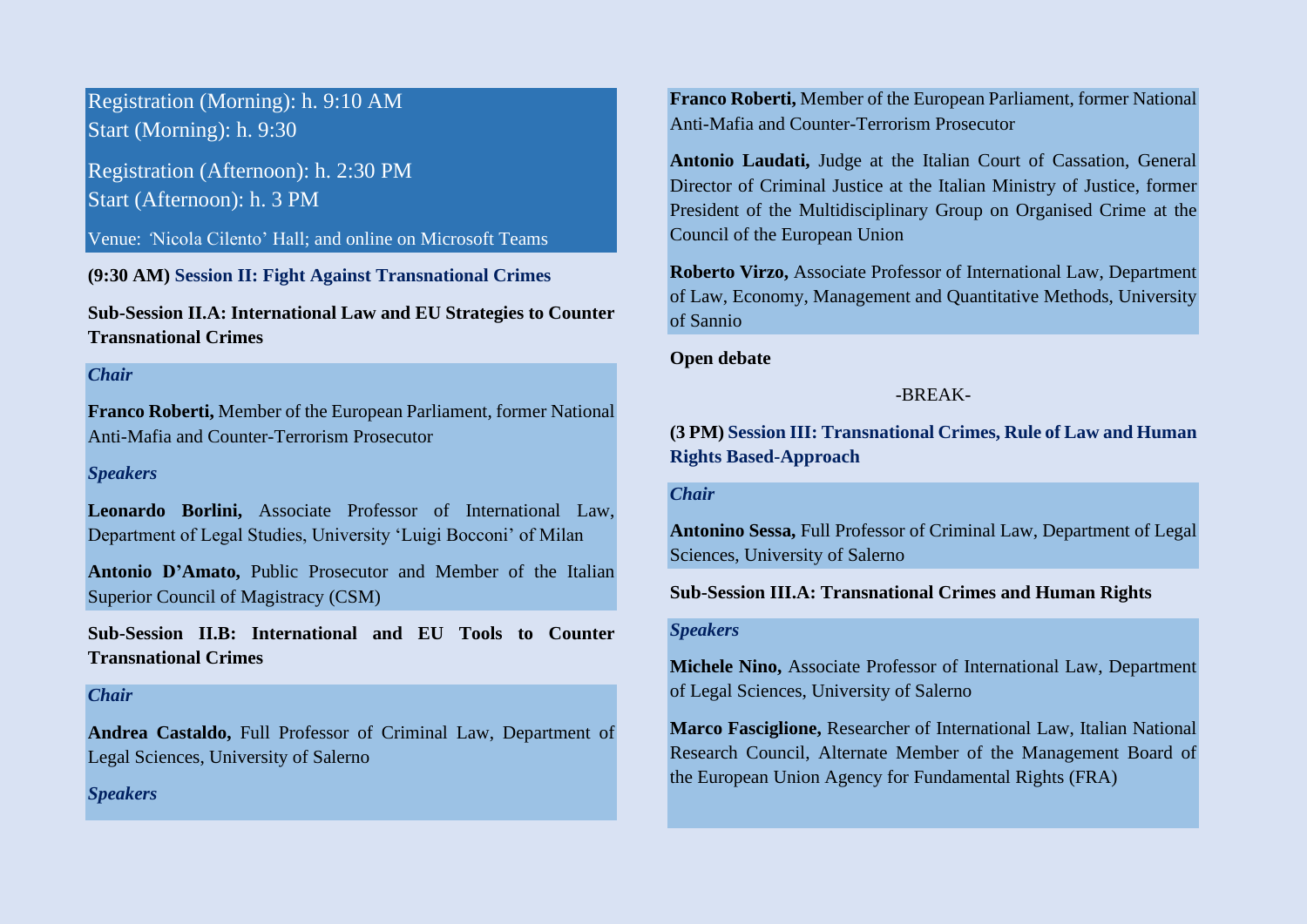# **Sub-Session III.B: Transnational Crimes and Rule of Law**

# *Speakers*

**Anna Oriolo**, Associate Professor of International Law, Department of Legal Sciences, University of Salerno, EUWEB Key Teacher

**Daniela Marrani,** Lecturer of EU Law, Department of Economic and Statistic Sciences, University of Salerno

# **Planned Speeches**

**Emanuele Vannata,** Ph.D Candidate, Department of Legal Sciences, University of Salerno, EUWEB Legal Observatory Senior Member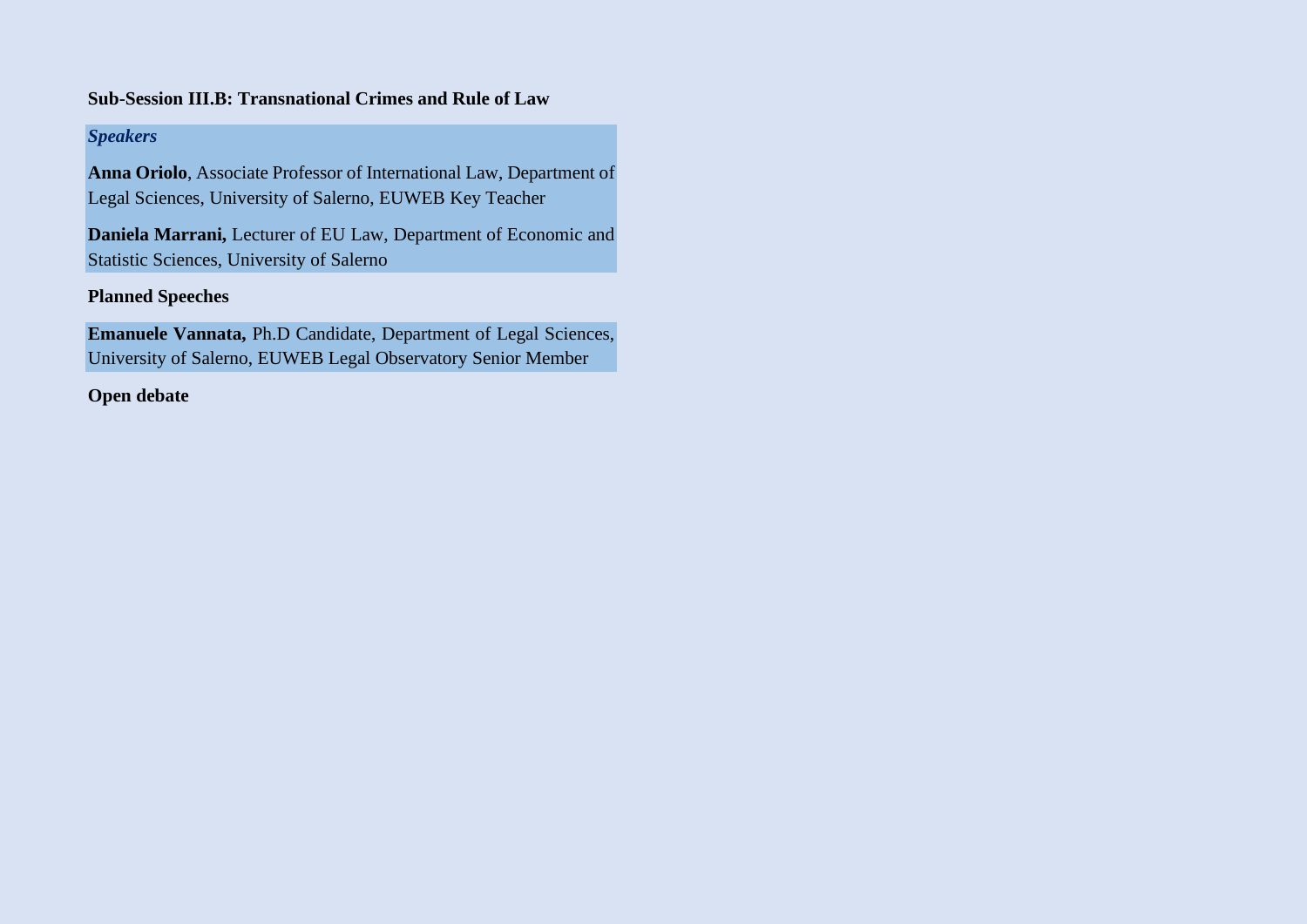# **26 & 27 May 2022**

*New and Old Trends of Police and Judicial Cooperation in Criminal Matters*

**26 May 2022**

Registration: h. 2 PM Start: h. 2:30 PM

Venue: *'*Nicola Cilento' Hall; and online on Microsoft Teams

## **Welcoming speeches**

**Vincenzo Loia,** Rector of the University of Salerno

**Giovanni Sciancalepore,** Head of the Department of Legal Sciences, University of Salerno

**Francesco Fasolino,** President of the Didactic Council of the Department of Legal Sciences, University of Salerno

#### **Opening remarks**

**Teresa Russo**, Associate Professor of EU Law, Department of Legal Sciences, University of Salerno, EUWEB Leader

**Anna Oriolo**, Associate Professor of International Law, Department of Legal Sciences, University of Salerno, EUWEB Key Teacher

**Gaspare Dalia**, Lecturer of Comparative Criminal Procedural Law, Department of Legal Sciences, University of Salerno, EUWEB Key Teacher

**Session I: Data Exchange and Development of Investigative Techniques**

## *Chair*

**Felice Pier Carlo Iovino,** Associate Professor of Criminal Procedure Law, Department of Legal Sciences, University of Salerno

#### *Speakers*

**Rosa Maria Geraci,** Associate Professor of Criminal Procedure Law, Department of Law, University 'Tor Vergata' of Rome

**Alessandro Di Vico,** Deputy Prosecutor at the Court of Salerno

**Donato Ciardella,** Commander, DIGOS of Salerno

**Maria Leticia Fontestad Portales,** Associate Professor of *Derecho Procesal*, Faculty of Law, University of Malaga, Spain

**Session II: Databases as Investigative Tools** 

#### *Chair*

**Teresa Russo,** Associate Professor of EU Law, Department of Legal Sciences, University of Salerno, EUWEB Leader

#### *Speakers*

**Pietro Milazzo,** Lawyer, Associate Professor of Institutions of Public Law, University of Pisa

**Paolo Troisi,** Lecturer of Criminal Procedure Law, University 'Tor Vergata' of Rome

**Donatello Cimadomo,** Lawyer, Associate Professor of Criminal Procedure Law, Department of Legal Sciences, University of Salerno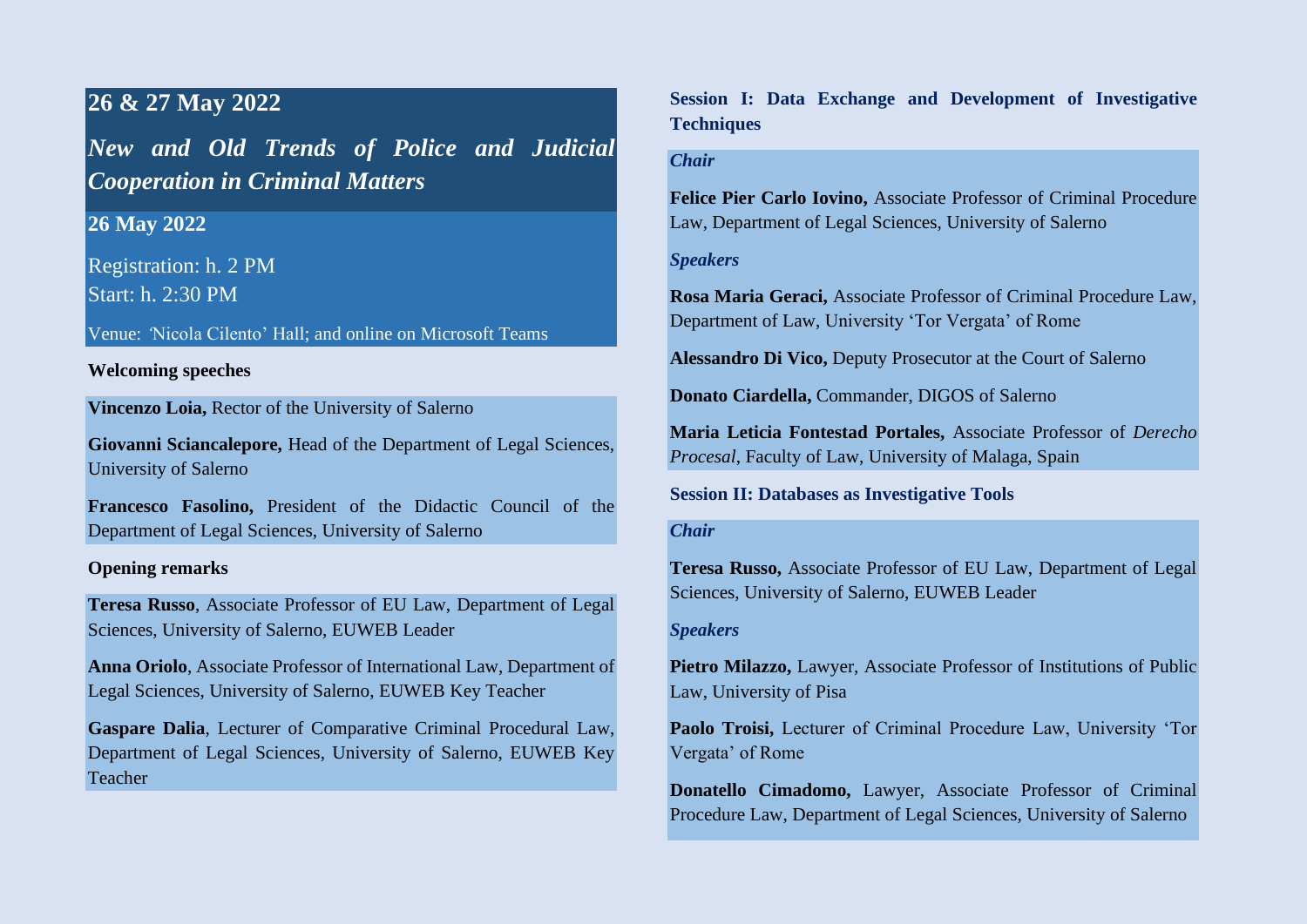**Lucia Iodice,** Director of the Bureau for Inspections at the Department for Juvenile and Community Justice, Italian Ministry of Justice, former Director of the Judicial Record Office

#### **Planned Speeches**

**Stefano Busillo,** Ph.D Candidate, Department of Legal Sciences, University of Salerno, EUWEB Legal Observatory Senior Member

# **Open debate**

# **27 May 2022**

Registration (Morning)**:** h. 9:00 AM Start (Morning): h. 9:30 AM

Registration (Afternoon): h. 2 PM Start (Afternoon): 2:30 PM

Venue: *'*Nicola Cilento' Hall; and online on Microsoft Teams

# **(9:30 AM) Welcoming speeches**

**Vincenzo Loia,** Rector of the University of Salerno

**Giovanni Sciancalepore,** Head of the Department of Legal Sciences, University of Salerno

**Francesco Fasolino,** President of the Didactic Council of the Department of Legal Sciences, University of Salerno

**Opening remarks**

**Teresa Russo**, Associate Professor of EU Law, Department of Legal Sciences, University of Salerno, EUWEB Leader

**Anna Oriolo**, Associate Professor of International Law, Department of Legal Sciences, University of Salerno, EUWEB Key Teacher

**Gaspare Dalia**, Lecturer of Comparative Criminal Procedural Law, Department of Legal Sciences, University of Salerno, EUWEB Key Teacher

**Session III: European Public Prosecutor's Office: One Year Later** 

# *Chair*

**Angela Di Stasi**, Full Professor of EU Law and International Law, Department of Legal Sciences, University of Salerno, Director of the Observatory on the 'European Area of Freedom, Security and Justice'

*Speakers*

**Luigi Kalb**, Full Professor of Criminal Procedure Law, Department of Legal Sciences, University of Salerno

**Danilo Ceccarelli,** Public Prosecutor, Deputy European Chief Prosecutor at EPPO

**Lorenzo Salazar,** Deputy Public Prosecutor at the District Court of Appeal of Naples

**Armando Macrillò,** Lecturer of Criminal Law Enforcement, Department of Law, University 'LUISS Guido Carli' of Rome

**Open debate**

-BREAK-